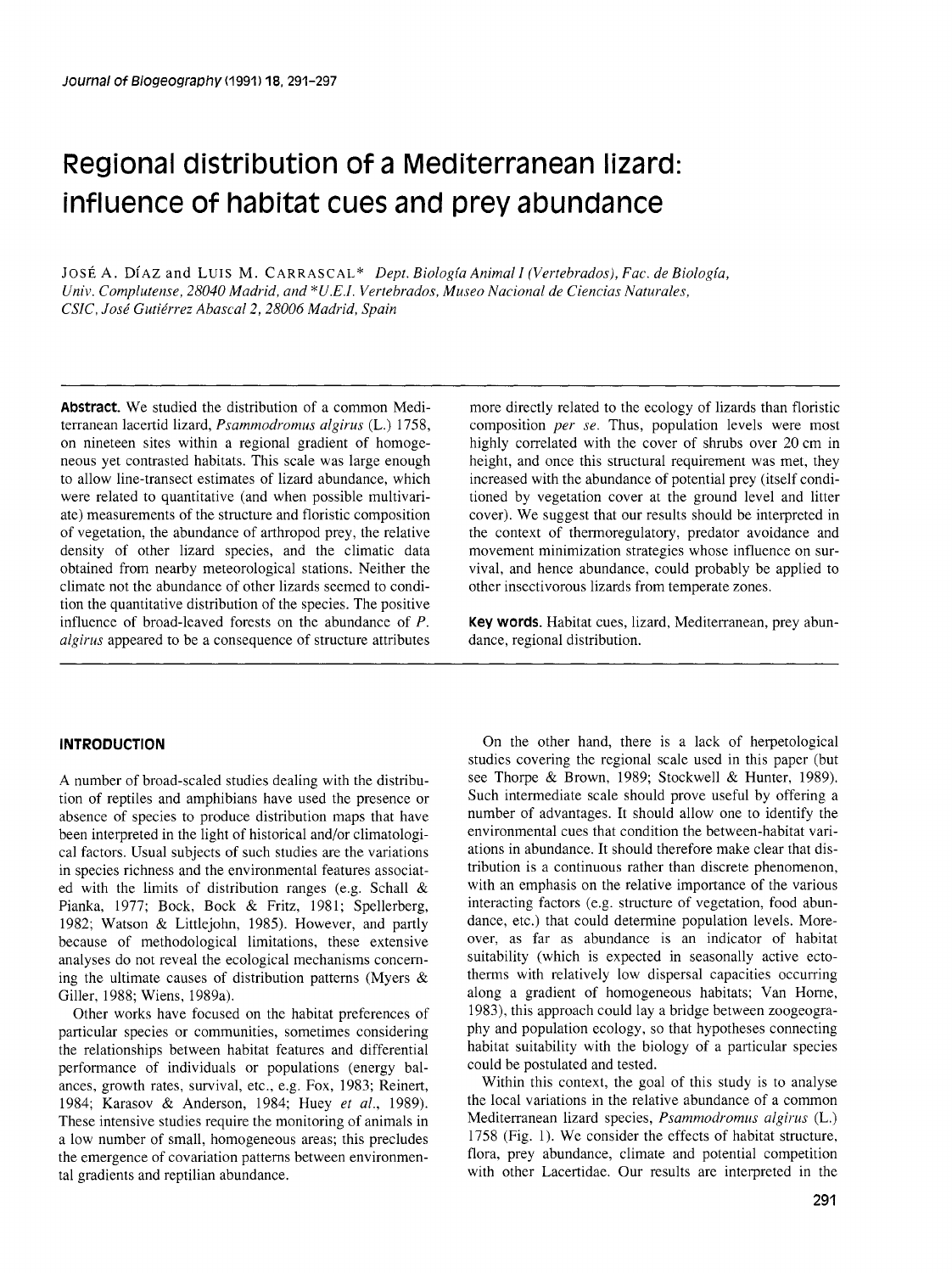

FIG. 1. An adult large psammodromus (*Psammodromus algirus* [L.] 1758). Photograph by A. Salvador.

light of explanatory hypotheses that can probably be applied at a broader geographical scale; although it is always difficult to interpret widespread distribution patterns in terms of the factors causing local abundance, the lack of documented racial variation within the species chosen and its distribution restricted to the western Mediterranean (Böhm, 1981) support the hypothesis that limiting environmental factors should not differ markedly between areas of its distribution range.

## **MATERIAL AND METHODS**

The abundance of P. algirus was estimated in July 1989 at nineteen plots located within an area of 7000 km<sup>2</sup> comprising an altitudinal gradient (500–2000 m a.s.l.) between the Tajo Basin and the Sierra de Guadarrama, central Spain. Internally homogeneous sites (grasslands, shrublands and different types of woodlands) were selected so that they could adequately illustrate the variability of the landscape within the regional gradient. Within each plot, we walked 1 km transects counting all lizards seen within a 5 m wide belt; transects were repeated between two and five times and the maximum number of individuals observed was used as a relative index of the abundance of the species. This simple index does not provide a measure of the actual density of lizards, but allows the between-habitats comparison of abundances at a broad geographical scale, facilitating the detection of underlying biogeographical patterns (Caughley, 1977; Tellería, 1986). Thorpe & Brown (1989) and Chase et al. (1989) used similar approaches with reptiles. All censuses were carried out in sunny days between 07.00

and 09.00 hours GMT, with air temperatures ranging from 18 to  $26^{\circ}$ C, i.e. during the daily period and under the thermal conditions in which the summer activity of  $P$ . algirus reaches its peak (Carrascal & Díaz, 1989). We also noted the observations of other species of Lacertidae (Psammodromus hispanicus Fitzinger 1826, Podarcis hispanica (Steindachner) 1870, Podarcis muralis (Laurenti) 1768, Acanthodactylus erythrurus (Schinz) 1833, Lacerta lepida Daudin 1802 and Lacerta schreiberi Bedriaga 1878) within the survey belt.

Habitat structure and floristic composition of survey plots were quantified by means of a scored stick that was stood vertically on the ground at 10 m intervals over the line transect. We used the stick to assess whether vegetation was contacted at  $0, 10, 20, 30$  or  $50$  cm; if positive, the identity of the plant(s) contacted was noted. We also considered the presence or absence of leaf litter on the ground and of tree canopy over the vertical projection of the stick (see e.g. Reinert, 1984; Scheibe, 1987; Carrascal, Díaz & Cano, 1989). This technique provided detailed habitat descriptions based on objective percentage covers (number of positive contacts out of 100 sample points).

The relative abundance of arthropod prey was estimated by tossing a  $20\times20$  cm<sup>2</sup> wooden frame and counting during 1 min the arthropods contained within it; frame tosses were made at 20 m intervals, providing fifty samples per transect. We only considered arthropods longer than 3 mm (those positively selected by  $P$ . algirus; Díaz & Carrascal, 1991). Although there are problems inherent to any method of measuring prey availability (Wiens, 1984), we assume that our sampling protocol reflects the abundance of prey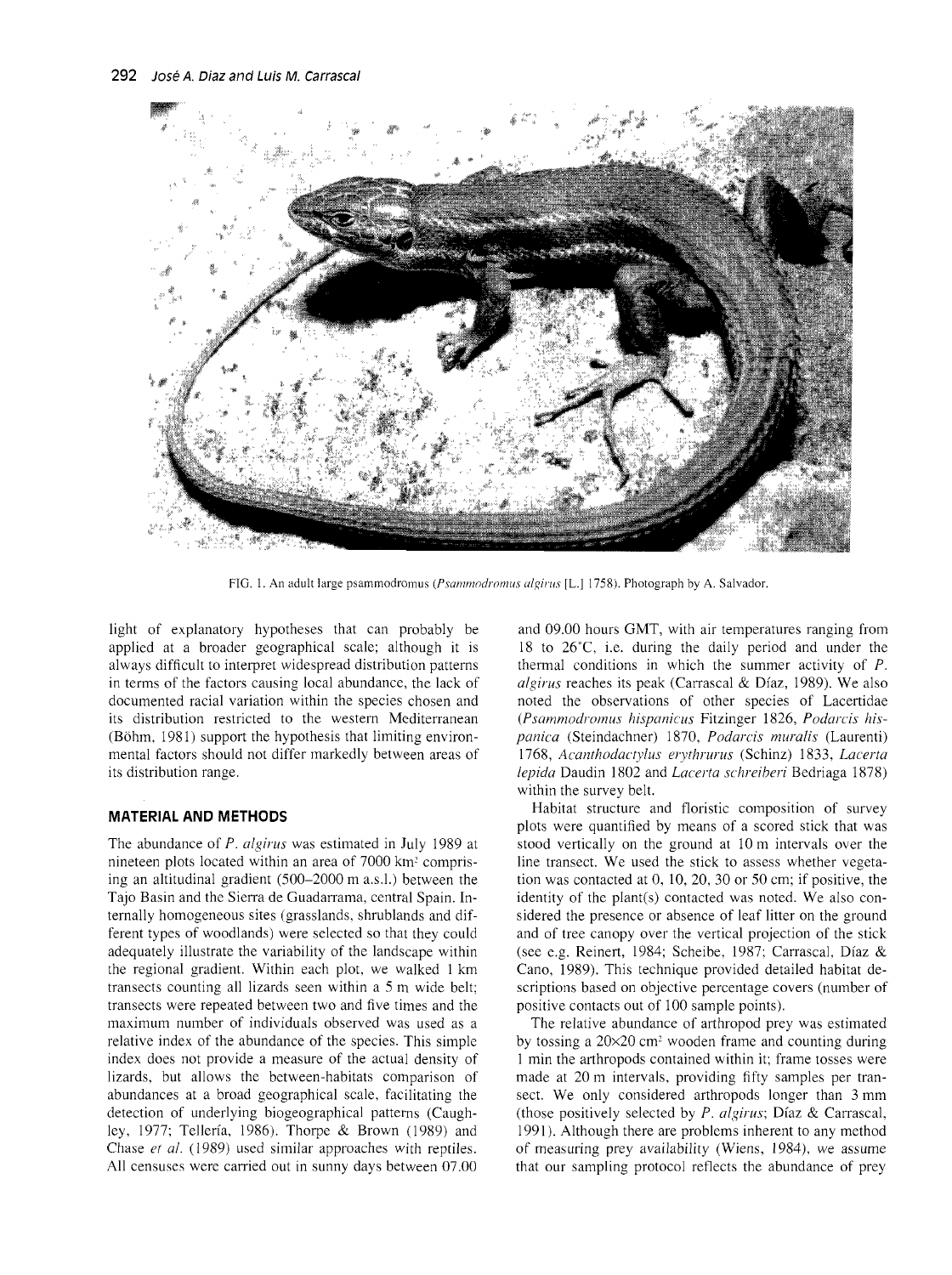experienced by P. algirus, an active ground forager that uses a wide variety of foraging techniques, from searching within the leaf litter to ambushing more active insects.

Climatological data were obtained from the weather stations closer to each plot (always within a distance of less than *5* km), considering the mean values for periods of at least 7 years (Elías & Ruiz, 1977). The climatic variables selected were indicative of the amount of sun radiation received (number of cloudy days between March and October, i.e. during the annual activity period of P. algirus), the amplitude of the activity period (number of frost-free days), the levels of primary production (annual precipitation and evapotranspiration), the degree of thermal stress by excess or defect in critica1 months (highest temperature in July and lowest temperature in January), and the mildness of climate at the beginning and end of the activity period (mean temperatures in April and October). Although these data did not include the study year, they adequately represent the climatic differences among sites. They can therefore be used to evaluate the spatial variations of lizard population sizes as a function of mesoclimate, specially since lizard abundances seem to be fairly constant through time (Schoener, 1985).

Patterns of covariation within each subset of data (structural, floristic and climatic variables) were revealed by a series of principal components analyses after having rotated the initial factors by the Varimax procedure. Rotations were performed because the rotated factor loadings were conceptually simpler than the unrotated ones; the ultimate goal was to obtain some theoretically meaningful factors with the simplest possible factor structure (see Harman, 1967, p. 98). Other statistical tools were stepwide multiple regression and simple and partial correlations (Nie *et* al., 1975).

## **RESULTS**

The three first principal components emerged from the vegetation structure matrix accounted for 93% of its original variance. These three components (Table 1) defined a tendency towards denser vegetation in the vicinity of the ground (0-20 cm in height; SPC1) and in the low shrub layer (cover 20 cm in height; SPC2), as well as a gradient of forest development associated with increasing covers of trees and leaf litter (SPC3). Floristic composition (Table 2)

TABLE 1. Principal components analysis with the structural variables within the nineteen plots surveyed. p.c.: plant cover. significant correlations between original variables and components are in italics.

|                          | SPC1    | SPC <sub>2</sub> | SPC3    |
|--------------------------|---------|------------------|---------|
| Cover of litter          | $-0.26$ | 0.17             | 0.92    |
| p.c. at the ground level | 0.94    | $-0.20$          | 0.06    |
| p.c. 10 cm in height     | 0.89    | 0.36             | $-0.10$ |
| p.c. 20 cm in height     | 0.69    | 0.69             | $-0.01$ |
| p.c. 30 cm in height     | 0.35    | 0.91             | $-0.01$ |
| p.c. 50 cm in height     | $-0.20$ | 0.91             | $-0.06$ |
| Cover of trees           | 0.26    | $-0.27$          | 0.89    |
| Eigenvalue               | 2.45    | 2.40             | 1.66    |
| % variance               | 35.00   | 34.30            | 23.70   |

TABLE 2. Principal components analysis with the floristic composition of the nineteen plots surveyed. Significant correlations between original variables and components are in italics.

|                    | FPC1    | FPC2    | FPC3    | FPC4    |
|--------------------|---------|---------|---------|---------|
| Cover of deciduous |         |         |         |         |
| trees              | 0.89    | $-0.20$ | 0.17    | 0.09    |
| Cover of holm-oaks | $-0.10$ | 0.90    | $-0.27$ | 0.07    |
| Cover of pines     | $-0.49$ | $-0.33$ | 0.47    | 0.56    |
| Cover of herbs     | 0.50    | $-0.19$ | 0.68    | 0.36    |
| Cover of forbs     | $-0.25$ | 0.02    | 0.10    | $-0.95$ |
| Cover of cistus    | $-0.18$ | 0.08    | $-0.94$ | 0.17    |
| Cover of holm-oak  |         |         |         |         |
| samplings          | $-0.29$ | 0.84    | 0.05    | $-0.20$ |
| Cover of deciduous |         |         |         |         |
| bushes             | 0.87    | $-0.23$ | 0.21    | 0.14    |
| Eigenvalue         | 2.23    | 1.76    | 1.72    | 1.45    |
| % variance         | 27.90   | 22.00   | 21.50   | 18.12   |

| TABLE 3. Principal components analysis     |
|--------------------------------------------|
| with the climatic variables describing the |
| nineteen plots surveyed. All correlations  |
| between original variables and components  |
| are significant.                           |

| Annual no. of frost-free days | 0.85    |
|-------------------------------|---------|
| Annual no. of overcast days   | $-0.55$ |
| Precipitation (mm)            | $-0.89$ |
| Evapotanspiration             | 0.99    |
| Lowest temperature in January | 0.96    |
| Highest temperature in July   | 0.91    |
| Mean temperature in March     | 0.96    |
| Mean temperature in October   | 0.98    |
| Eigenvalue                    | 6.43    |
| % variance                    | 80.36   |

yielded less clear results probably reflecting a high degree of landscape modification by human influence. The four selected factors (89.5% of variance explained) give high scores to deciduous forests (FPCI), broad-leaved perennial forests (FPC2), and pine forests as opposed to Cistus shrublands (FPC3) or open roughlands dominated by forbs (FPC4). Finally, climatic variables (Table 3) were incorporated into a single principal component (CPC: 80.36% of variance explained) giving higher scores to warmer and drier climates.

The relative abundance of  $P$ . algirus was then correlated with the scores of the nineteen study plots on each principal component and with our estimates of prey availability and abundance of other lizard species. We analysed the influence of vegetation structure and floristic composition (SPCs and FPCs) by means of partial correlation within each group of gradients (Table 4). Only the structural components were significantly correlated with the abundance of  $\overline{P}$ . algirus, though there were also associations with the two first FPCs and with the estimated abundance of prey at marginal significance levels. Neither the climatic variables (CPC scores) nor the numbers of other lizards seemed to have any influence on the abundance of  $P$ . algirus.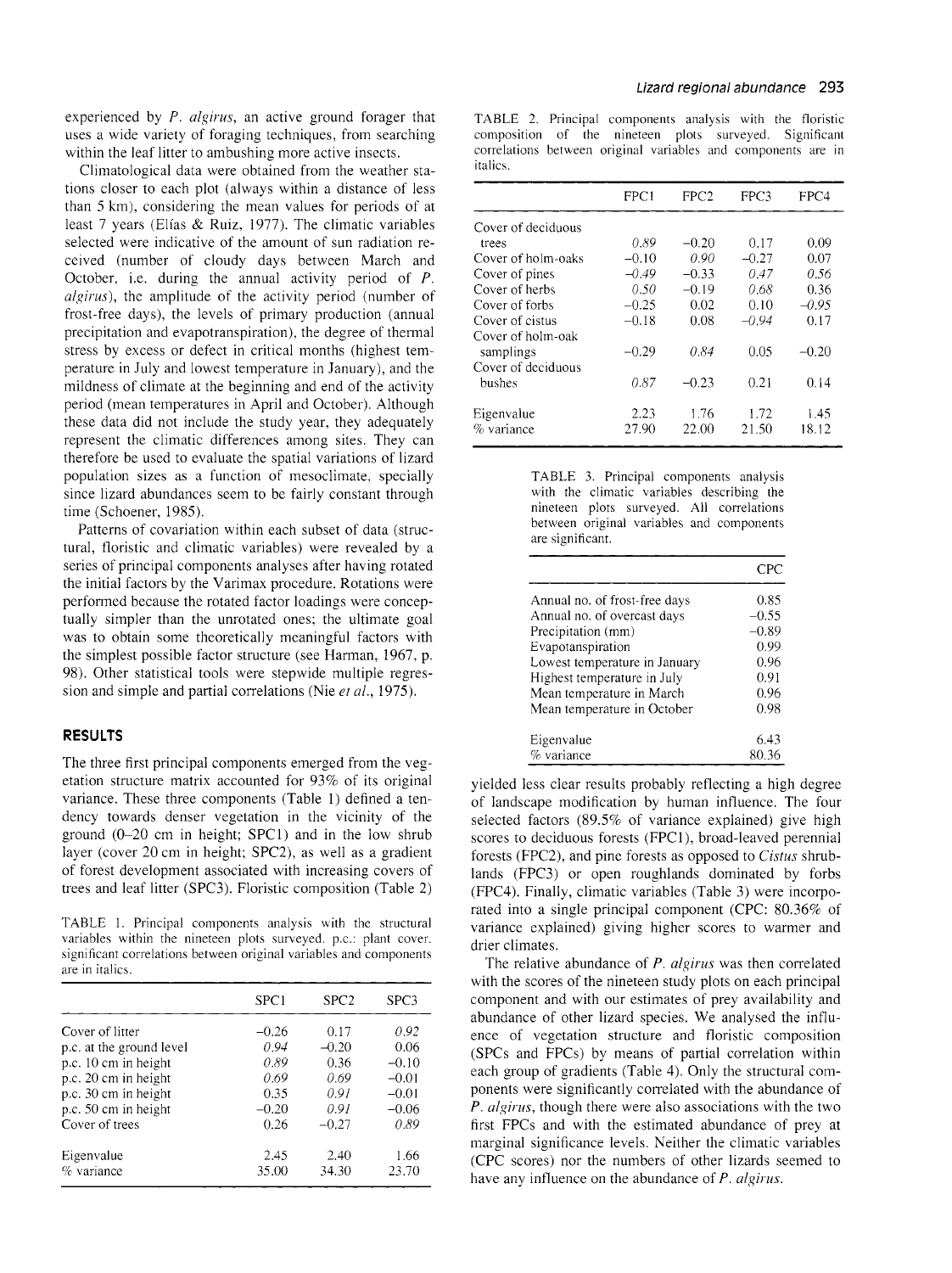#### 294 **Ð osé A. Diaz and Luis M. Carrasca1**

TABLE 4. Partial correlations between the abundance of P. algirus and the scores of the surveyed plots on the structural and floristic components, and simple correlations with the climatic component, food abundance and relative densities of other lacertid species.

| Structural components            |          |                      |
|----------------------------------|----------|----------------------|
| SPC1                             | 0.48     | $P=0.05$             |
| SPC <sub>2</sub>                 | 0.84     | P< 0.001             |
| SPC3                             | $0.63 -$ | P < 0.01             |
| Floristic composition components |          |                      |
| FPC1                             | 0.48     | P < 0.1              |
| FPC <sub>2</sub>                 | 0.43     | P<0.1                |
| FPC3                             |          | $0.15 \quad P > 0.1$ |
| FPC4                             | $-0.04$  | P > 0.5              |
| Climatic component               |          |                      |
| CPC.                             | 0.07     | P > 0.5              |
| Food abundance index             |          |                      |
| No. arthropods $>$ 3 mm          | 0.45     | $P=0.053$            |
| Other lizard species             |          |                      |
| No. per transect                 | $-0.02$  | P > 0.5              |

A multivariate approach showed that al1 the SPCs entered into a stepwise regression model with the abundance of  $P$ . *algirus* as the dependent variable and the series of structural scores as the independent variables. This model was highly significant  $(P<0.001)$  and explained a high percentage of the variance observed in the estimated numbers of lizards  $(R^2=77.4\%)$ . A similar model with the floristic components as the independant variables included only the two first FPCs, showing a positive relationship between the abundance of  $P$ . algirus and the cover of broad-leaved deciduous and perennial forests. Nevertheless, this floristic model had a much lower predictive power  $(R^2=34\%, P<0.05)$ .

When the stepwise selection was repeated taking into account al1 posible independent variables, the second structural component (i.e. development of the low shrub layer over 20 cm in height; P<0.001) and the abundance of potential prey  $(P=0.0025)$  were the only variables to enter the final model  $(R^2=75.9\%, P<0.001)$ . Therefore, the abundance of P. algirus on a between-habitats geographical scale increased with the cover of shrubs over 20 cm in height and the abundance of ground arthropods (Fig. 2). It should be noted that the effects of vegetation cover at the ground level (SPC1) and litter cover (SPC3) were at least partially mediated by their influence on food availability, since the estimated abundance of arthropods was positively correlated with these two gradients (partial correlations:  $r=0.58$ ,  $P=0.01$  and  $r=0.52$ ,  $P=0.03$  for SPC1 and SPC3 respectively), whose combined influence explained 47.1% of the variance found in the numbers of prey.

In order to check the validity and degree of generality of this overall pattern, we randomly chose ten out of the nineteen study plots, and then tried a multiple regression of the abundance of P. algirus on the SPC2 scores and estimated prey abundances of the selected plots. This randomizationregression process was repeated ten different times. SPC2 was significantly correlated with the abundance of P.



FIG. 2. The number of lizards seen per 1 km transect as a function of the cover of bushes over 20 cm in height (SPC2 scores, see Table 2) and the number of arthropods longer than 3 mm.

algirus in al1 trials, whereas the estimate of food abundance entered the regression model in seven out of ten trials. The average percentage of variance explained by these two variables in the ten trials was  $73.85\%$  (7 d.f.,  $P<0.01$ ). The bivariate equations were subsequently used to predict the abundance of P. algirus in the nine plots randomly left unemployed during the building of each model. Predicted and observed values were significantly correlated  $(P<0.05$  in one-tailed tests) in eight out of ten simulations, with an average correlation coefficient of 0.698 (7 d.f., P<0.05, one-tailed).

#### **DISCUSSION**

The lack of significant correlation between the abundance of P. algirus and the scores on the climatic gradient (CPC) indicates that mesoclimate is not truly important for the distribution and abundance of this lizard species. However, more accentuated climatic variations at a larger scale seem to condition its distribution limits. Thus, Castroviejo & Salvador (1970) found that the distribution of P. algirus in northwestem Spain closely tracked Mediterranean climatic conditions within a region of Eurosiberian climate. This apparent discrepancy indicates that care should be taken when considering the effects of climate at different biogeographical scales (review in Wiens, 1989b). In addition, it is sometimes difficult to assess if animal distribution pattems are directly attributable to climate through physiological processes (Root, 1988a, b; Thorpe & Brown, 1989), or merely reflect the effects of climate on, e.g., vegetation structure or composition. At a regional scale, structural and trophic factors (i.e. factors that operate at the level of individuals determining such processes as predator avoidance, foraging success or territory holding) seemed to obscure the effects of climatic conditions. Thus, the species would not be present or it would be very scarce at any particular locality that, despite having the appropriate mesoclimate, lacked the structural or trophic conditions required for its survival and reproduction.

The presence of other lacertid species seemed to be un-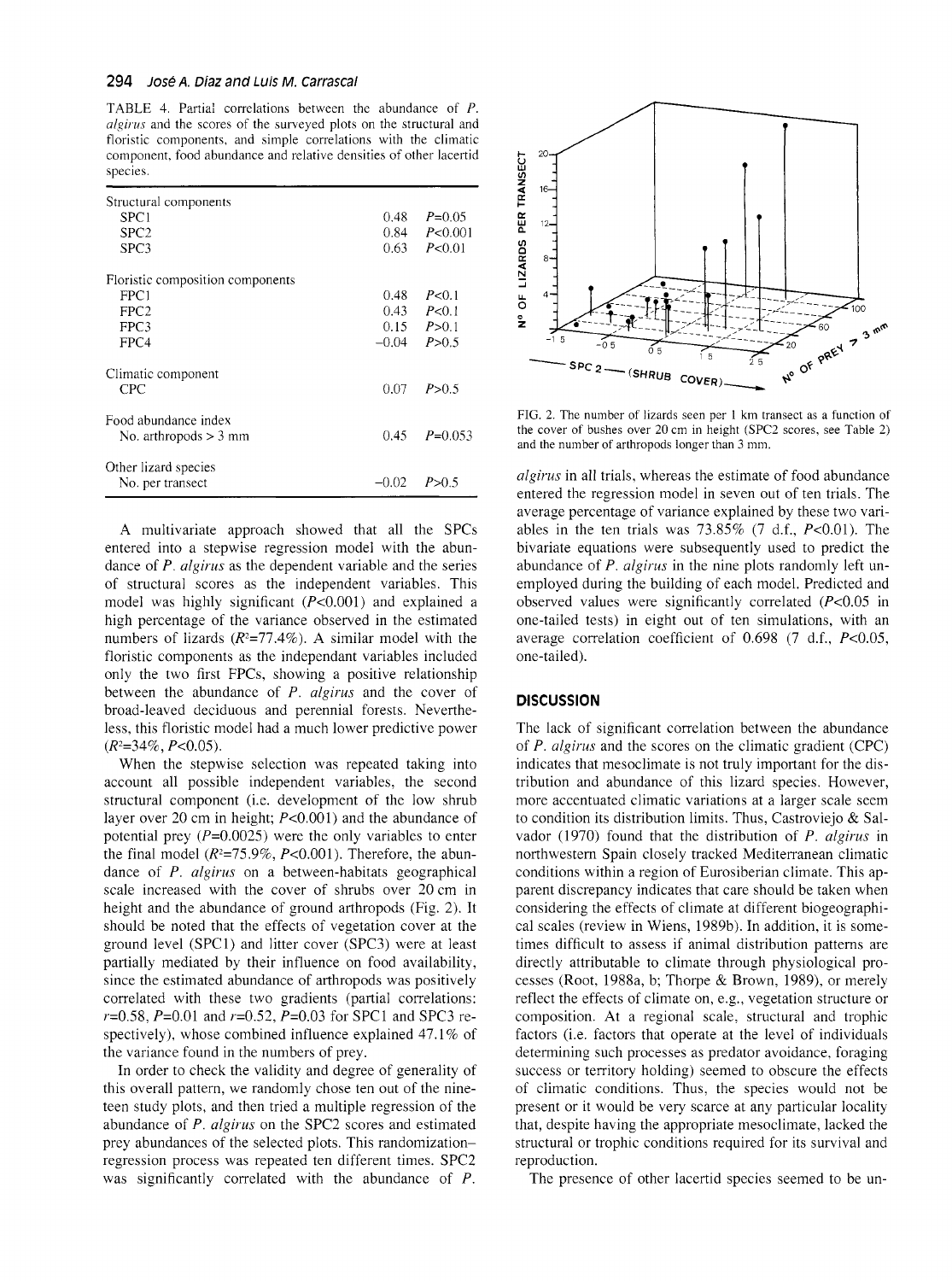related with the distribution and abundance of P. algirus at a regional scale. This leads to the conclusion that the role of competition in the structure of lacertid assemblages should at best be analysed at much more reduced spatial scales, by means of experimental studies of interspecific interactions and considering what particular resources are in limited supply (Schoener, 1983; Connell, 1983; Tilman, 1987).

The effects of floristic composition on the abundance of P. algirus vanished with the exclusion of other environmental attributes that appear to be more important for the biology of the species. Thus, the cover of perennial oaks (trees and saplings; FPC2) was significantly correlated  $(r=0.48, P=0.037, n=19)$  with shrub cover over 20 cm in height (SPC2), and the cover of deciduous shrubs and trees was significantly correlated with the abundance of arthropods  $(r=0.71, P<0.001, n=19)$ . These results show that floristic gradients positively covariating with the abundance of P. algirus did not have true causal effects (Pianka, 1967) but merely reflected underlying biological processes (e.g. influence of SPC2 and arthropod abundance on thermoregulation, predator avoidance or foraging success; see below). This general trend also applied to microhabitat selection by P. algirus at a local scale outside the study area (Carrascal *et* al., 1989).

It should be stressed that a single structural component (SPC2, the development of the low shrub canopy) accounted for more than two-thirds of the variance observed in the abundance of P. algirus. Previous research (reviewed in Heatwole, 1977) has shown vegetation structure to play a crucial role in reptilian habitat selection by conditioning features of such vital importance as antipredator escape (Stamps, 1983), foraging (Karasov & Anderson, 1984) or mate access. But why did the number of lizards seen covariate so strongly with a single synthetic aspect of vegetation structure? A look at two basic requirements of lizard biology, thermoregulation and predator avoidance, might provide the clues. Thus, low shrub cover above 20 cm in height generates a continuous sun/shade gradient along which thermoregulating animals would be able to select their position (Grant & Dunham, 1988; Carrascal & Díaz, 1989), and the same low, dense bushes would offer a good refuge for flight no matter what their taxonomical identity. Moreover, the sometimes conflicting demands of basking and finding shelter meet in the distance to shade/protective cover (Carrascal & Díaz, 1989). A high cover of low shrubs produces true thermal gradients (not too short nor too sudden; Strijbosch, 1988) that facilitate to minimize such distance and the length of the movements between sun and shade. This would ultimately enhance survival (by favouring optimal body temperatures and reducing predation pressure) and hence produce more numerous populations.

The development of a thick underbush as a typical feature of the habitats occupied by  $P$ . algirus has been pointed out by severa1 authors (Mellado *et* al., 1975; Arnold, 1987), but none quantified its effects with precision. The biogeographical significance of the association found is reinforced, within a more historical perspective, by the complex of characters (imbrication of ventral scales, absence of collar, strongly built keeled dorsal scales) that, following Arnold (1973), have evolved in  $P$ . algirus as a

functional adaptation to locomotion and survival in spiny, dense vegetation.

Similarly, we have observed individual lizards searching refuge into the deep layer of ground litter (twigs and fallen leaves) of the plots in which  $P$ . algirus was more abundant. Litter is not only the substratum preferred by this species (Mellado, 1980; Arnold, 1987; Carrascal *et* al., 1989) but also the one in which most foraging activities take place (pers. obs.). In fact, the effects of litter cover (SPC3) and plant cover at the ground level (SPC1, presumably an index of primary production) on the abundance of P. algirus seemed to be mediated by their positive association with the abundance of prey (see Results). Thus, the availability of arthropod prey (on the other hand fairly abundant in Mediterranean environments in summer: Herrera, 1980; Tellería *et* al., 1988) did influence the abundance of the predator over the main effects attributable to habitat structure (SPC2), since the partial correlation obtained was highly significant  $r=0.667$ ,  $P=0.0025$ ). Such a result has been previously reported for endothermic birds (Brush & Stiles, 1986) but rarely for reptiles; the few available observational data (e.g. Heulin, 1985) do not allow one to distinguish between the effects of food abundance on lizard densities and the more casual associations that could be due to converging habitat selection patterns - as it could have been the case of litter cover and plant cover at the ground level in our own study. Notwithstanding, food abundance seemed to play a secondary role in the control of lizard abundance. In other words, once the basic structural requirements for the settlement of  $P$ . algirus were met, lizard abundance increased with the number of arthropods; but the absence of the species from the localities that, despite their high abundance of arthropods, had low plant covers above 20 cm in height (e.g. pastures, deciduous woodlands with little or no underbrush), could not be explained in terms of low food availability (Fig. 2).

The intriguing effects of food abundance on lizard population levels could again be interpreted as the consequence of a trade-off (Sih, 1980) between the conflicting demands of getting enough food and avoiding the numerous predators that feed on P. algirus (Valverde, 1967). Habitats with high arthropod densities would allow the lizards to minimize their gross foraging effort (i.e. number of movements that would reveal the presence of the animals to their potentia1 predators) thus enhancing their survival. This is consistent with the selection of prey according to their size (Díaz & Carrascal, 1991), since as mean prey size increases, the number of times that a lizard requires making a capture decreases (Pough & Andrews, 1985). Another explanation, which is not mutually exclusive (McNamara & Houston, 1987), of the influence of food availability on the abundance of P. algirus, could be obtained by considering the effects of food abundance on the growth and fecundity of lizards (Dunham, 1978; Ferguson *et* al., 1983; Guyer, 1988).

## **ACKNOWLEDGMENTS**

This research is a contribution to the project PB86-0006- C02-00 (Biology and Distribution of Iberian Forest Verte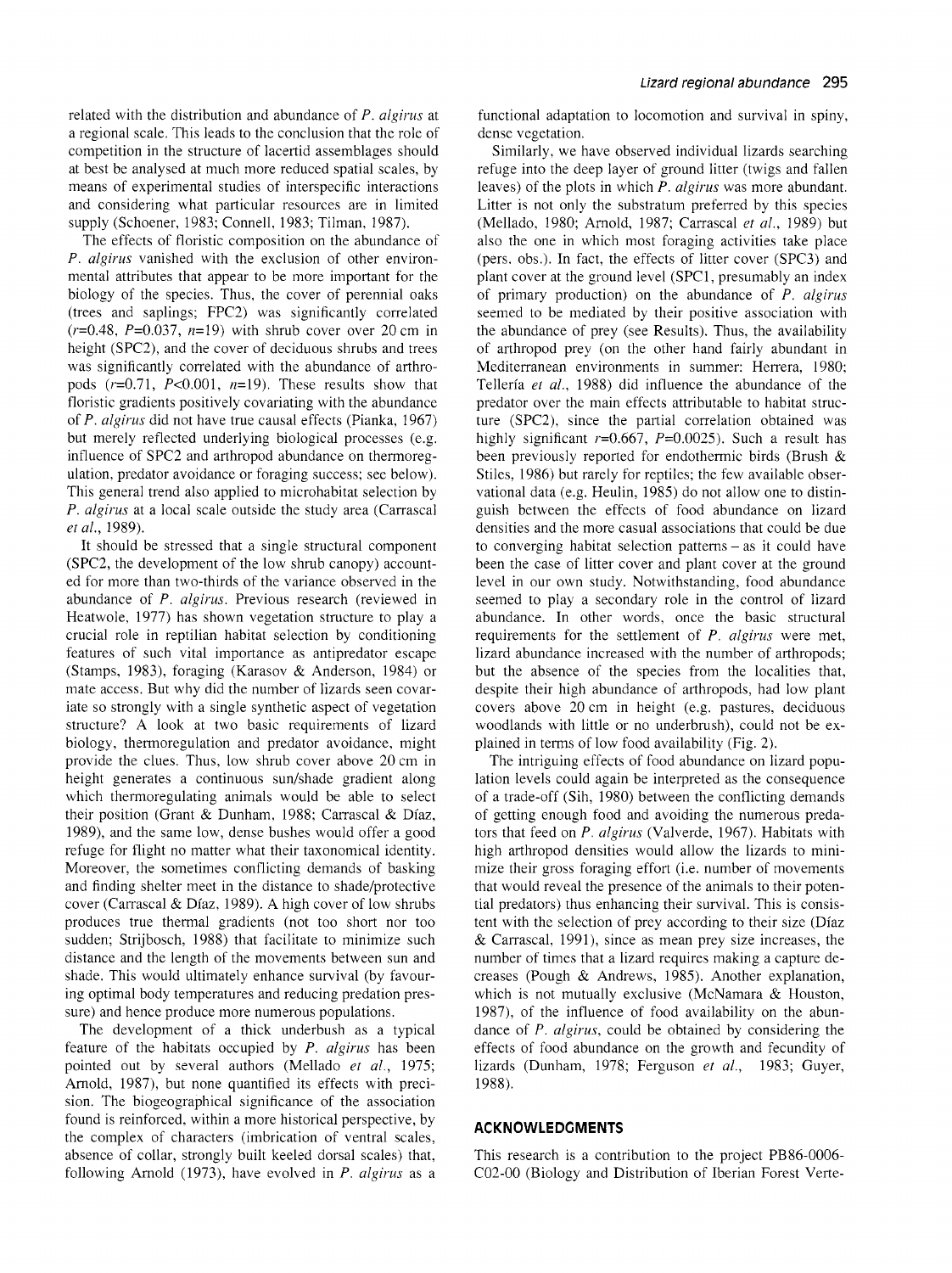brates) funded by the Spanish CICYT. We acknowledge financial support from a PFPI grant and a CSIC postdoctoral grant of the Spanish Ministry of Educación y Ciencia. Roger Thorpe provided valuable comments on a previous draft of the manuscript.

## **REFERENCES**

- Arnold, E.N. (1973) Relationships of the Palearctic lizards assigned to the genera Lacerta, Algyroides and Psammodromus (Reptilia: Lacertidae). Bull. Br. Mus. Nat. Hist. (Zool.), 25, 289-366
- Arnold, E.N. (1987) Resource partition among lacertid lizards in Southern Europe. J. Zool. (Lond.), 1, 739-782.
- Bock, J.H., Bock, C.E. & Fritz, R.J. (1981) Biogeography of Illinois reptiles and amphibians: a numerical analysis. Am. Midl. Nat. 106, 258-270.
- Böhme, W. (1981) Psammodromus algirus (Linnaeus 1766). Algerischer Sandläufer. Handbuch der Reptilien und Amphibien Europas. Band 1 (ed. by W. Böhme), pp. 479-491. Akademische Verlagsgesellschaft, Wiesbaden.
- Brush, T. & Stiles, E.W. (1986) Using food abundance to predict habitat use by birds. Wildlife 2000 (ed. by J. Verner, M. L. Morrison and C. J. Ralph), pp. 57-63. University of Wisconsin Press, Madison.
- Carrascal, L.M. & Díaz, J.A. (1989) Thermal ecology and spatio-temporal distribution of the Mediterranean lizard Psammodromus algirus. Holarct. Ecol. 12, 137:143.
- Carrascal, L.M. & Díaz, J.A. & Cano, C. (1989) Habitat selection of Iberian Psammodromus species along a Mediterranean successional gradient. Amphibia-Reptilia, 10, 231-242.
- Castroviejo, J. & Salvadork, A. (1970) Nota sobre la herpetología del NO de España. Bol. R. Soc. Esp. Hist. Nat. (Biol.), 68,  $119 - 122$ .
- Caughley, G. (1977) Analysis of vertebrate populations. Wiley & Sons, London.
- Chase, J.D., Dixon, K.R., Gates, J.E., Jacobs, D. & Taylor, G.J. (1989) Habitat characteristics, population size, and home range of the Bog turtle, Clemmys muhlenbergi, in Maryland. J. Herpetol. 23, 356-362.
- Connell, J.H. (1983) On the prevalence of relative importance of interspecific competition: evidence from field experiments. Am. Nat. 122, 661-696.
- Díaz, J.A. & Carrascal, L.M. (1991) Prey size and food selection of Psammodromus algirus (Lacertidae) in Central Spain. J. Herpetol. (in press).
- Dunham, A.E. (1978) Food availability as a proximate factor influencing individual growth rates in the iguanid lizard Sceloporus merriami. Ecology, 59, 770-778.
- Elías, F. & Ruiz, L. (1977) Agroclimatología de España. I.N.I.A, Madrid.
- Ferguson, G.W., Hughes, J.L. & Brown, K.L. (1983) Food availability and territorial establishment of juvenile Sceloporus undulatus. Lizard ecology. Studies of a model organism (ed. by R. B. Huey, E. R. Pianka and T. W. Schoener), pp. 134-145. Harvard University Press, Cambridge.
- Fox, S.F. (1983) Fitness, home-range, and aggression in Uta stansburiana. Lizard ecology, Studies of a model organism (ed. by R. B. Huey, E. R. Pianka and T. W. Schoener), pp. 149–168. Harvard University Press, Cambridge.
- Grant, B.W. & Dunham, A.E. (1988) Thermally imposed time constraints on the activity of the desert lizard Sceloporus merriami. Ecology, 69, 167-176.
- Guyer, C. (1988) Food supplementation in a tropical mainland anole, Norops humilis: demographic effects. Ecology, 69, 350-361.
- Harman, H.H. (1967) Modern factor analysis. University of Chicago Press.
- Heatwole, H. (1977) Habitat selection in reptiles. Biology of the Reptilia, vol. 7 (ed. by C. Gans and D. W. Tinkle), pp. 137-155. Academic Press, New York.
- Herrera, C.M. (1980) Composición y estructura de dos comunidades mediterráneas de passeriformes. Doñana, Acta Vertebrata, 7, 1-340.
- Heulin, B. (1985) Densité et organisation spatiale des populations deu lézard vivipare Lacerta vivipara (Jacquin, 1987) dans les landes de la région de Paimpont. Bull. Ecol. 16,  $177 - 186$ .
- Huey, R.B., Peterson, C.R., Arnold, S.J. & Porter, W.P. (1989) Hot rocks and not-so-hot rocks: retreat site selection by garter snakes and its thermal consequences. Ecology, 70, 931-944.
- Karasov, W.H. & Anderson, R.A. (1984) Interhabitat differences in energy acquisition and expenditure in a lizard. Ecology, 65,  $235 - 247.$
- McKamara, S.M. & Houston, A.I. (1987) Starvation and predation as factors limiting population size. Ecology, 68, 1515-1519.
- Mellado, J. (1980) Utilización del espacio en una comunidad de lacértidos del matorral mediterráne en la Reserva Biológica de Doñana. Doñana, Acta Vertebrata, 7, 41-59.
- Mellado, J., Amores, F., Parreño, F. & Hiraldo, F. (1975) The structure of a Mediterranean lizard community. Doñana, Acta Vertebrata, 2, 145-160.
- Myers, A.A. & Giller, P.S. (1988) Analytical biogeography. Chapman and Hall, London.
- Nie, N.H., Hull, C.H., Jenkins, J.G., Steinmerger, K. & Bent, D.H. (1975) Statistical package for the social sciences (SPSS). McGraw-Hill, New York.
- Pianka, E.R. (1967) On lizard species diversity: North American flatland deserts. Ecology, 48, 333-351.
- Pough, F.H. & Andrews, R.H. (1985) Energy costs of subduing and swallowing prey for a lizard. Ecology, 66, 1525-1533.
- Reinert, H.K. (1984) Habitat variation within sympatric snake populations. Ecology, 65, 1673-1682.
- Root, T. (1988a) Environmental factors associated with avian distribution boundaries. J. Biogeogr. 15, 489-505.
- Root, T. (1988b) Energy constraints on avian distributions and abundances.  $Ecology$ , 62, 330-339.
- Schall, J.J. & Pianka, E.R. (1977) Species densities of reptiles and amphibians on the Iberian peninsula. Doñana, Acta Vertebrata,  $4, 27 - 34.$
- Scheibe, J.S. (1987) Climate competition and the structure of temperate zone lizard communities. Ecology, 68, 1424-1436.
- Schoener, T.W. (1983) Field experiments on interspecific competition. Am. Nat. 122, 240-285.
- Schoener, T.W. (1985) Are lizard population sizes unusually constant through time? Am. Nat. 126, 633-641.
- Sih, A. (1980) Optimal behavior: can foragers balance two conflicting demands. Science, 210, 1041-1043.
- Spellerberg, I.F. (1982) Biology of reptiles, p. 158. Blackie & Son, London.
- Stamps, J.A. (1983) Territoriality and the defense of predator-refuges in juvenile lizards. Anim. Bahav. 31, 857-870.
- Stockwell, S.S. & Hunter, M.L. (1989) Relative abundance of herpetofauna among eight types of Maine peatland vegetation. J. Herpetol. 23, 409-414.
- Strijbosch, H. (1988) Habitat selection of Lacerta vivipara in a lowland environment. Herpetol. J. 1, 207-210.
- Tellería, J.L. (1986) Manual para el censo de los vertebrados terrestres. Raices. Madrid.
- Tellería, J.L., Santos, T., Alvarez, G. & Saez-Royuela, C. (1988)